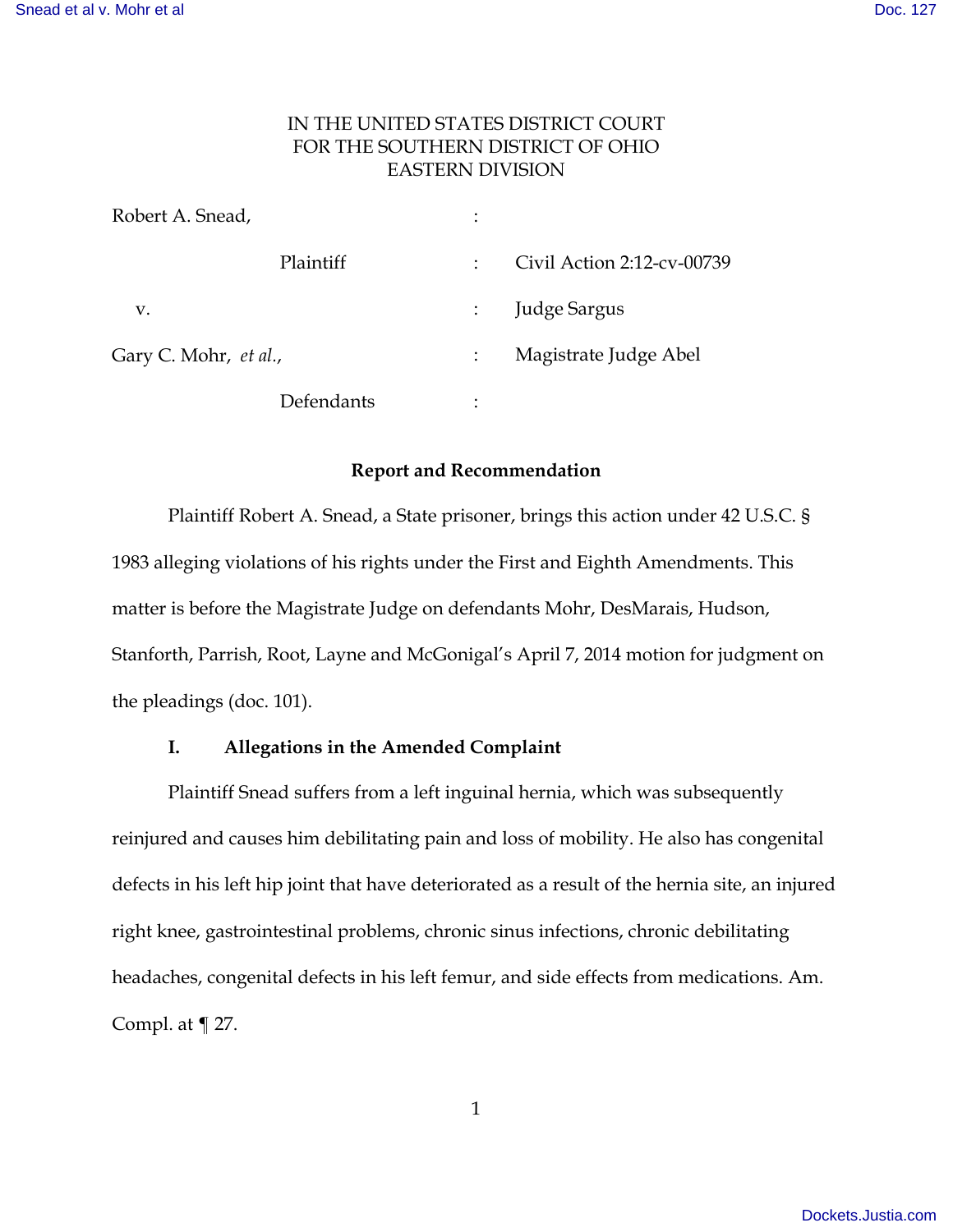Plaintiff Snead's chronic sinus infection continues to degrade his sinus structures. He maintains that he is not currently receiving treatment for his sinus infections because the Collegial Review Board ("CRB") eliminated nasally inhaled steroids from the formularies to control medical costs. The complaint alleges that defendants Mohr, DesMarais, Hudson, Eddy and Krisher are responsible for this. *Id.* at ¶ 28.

The amended complaint alleges that Snead was told in September 2008 he would have to have his left hip replaced. A doctor recently ordered further testing, but the request was denied by Krisher and Eddy until his condition becomes immediately life threatening. Snead maintains that the congenital defects are obvious to a lay person and that x-rays demonstrate that one third of the femur head is missing and it is severely deformed. *Id.* at ¶ 29.

In 2009, Snead started experiencing stomach problems as result of taking Idomethicin for pain, which contained an allergen documented in his medical file. *Id.* at ¶ 30. In February 2010, he began to experience burning in his esophagus and lungs. *Id.* at ¶ 31. Snead injured his knee in March 2010 and sought care in April 2010, but he did not receive any medical treatment. *Id.* at ¶ 32.

During the summer of 2010, plaintiff suffered a left inguinal hernia. *Id.* at ¶ 33. He was seen by Dr. Elizabeth Holcomb, who ordered an MRI of his right knee and a gastrointestinal consultation. The request for an MRI was denied. *Id.* at ¶ 34.

On November 5, 2010, Dr. Weil submitted a request for surgical repair of Snead's hernia. *Id.* at ¶ 37. On December 1, 2010, Dr. Weil performed a physical examination of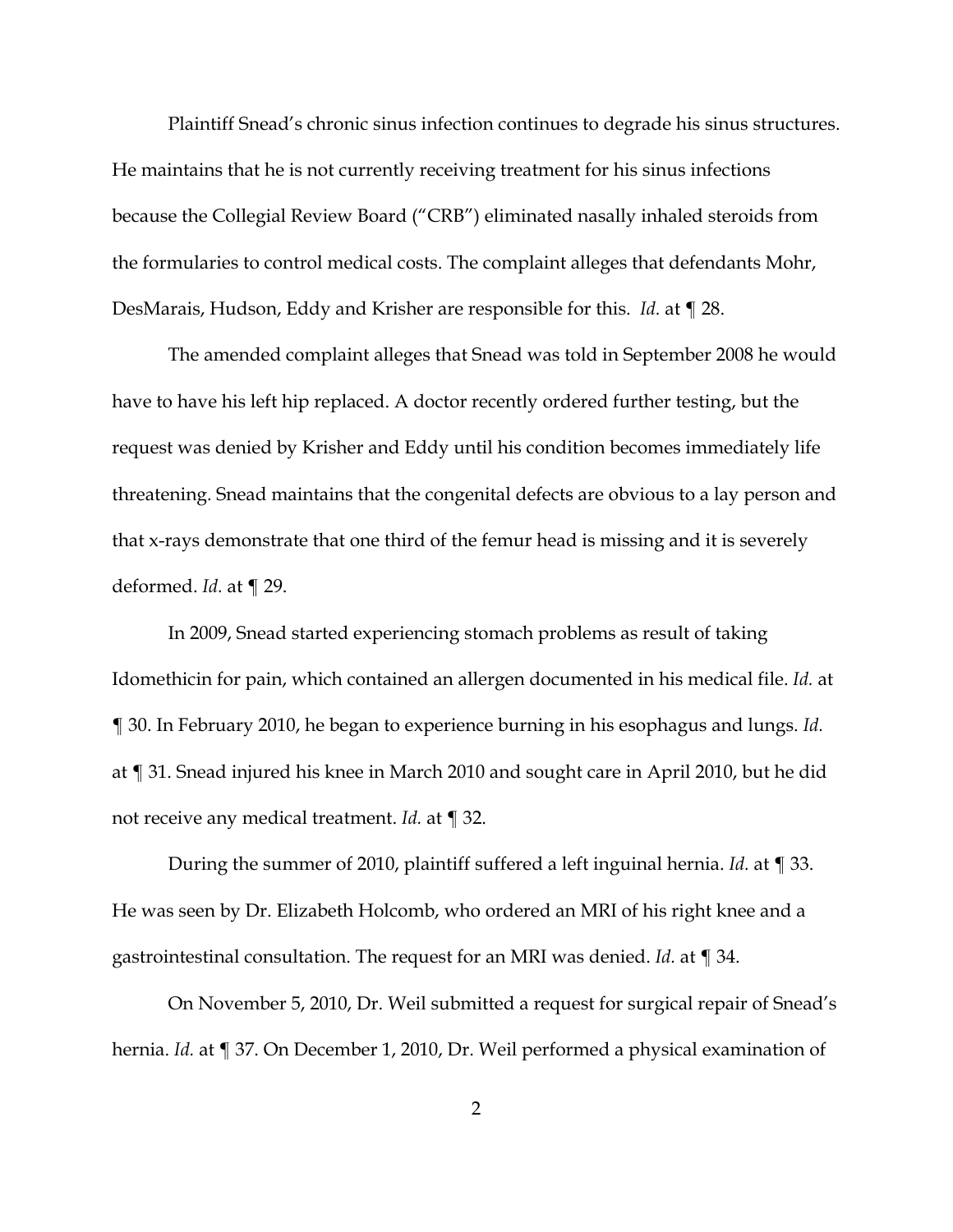plaintiff and cleared him for surgery, but defendant Stanforth never submitted the clearance to the surgical team. *Id.* at ¶ 39.

On January 11, 2011, Snead had a gastrointestinal consultation, and Dr. Levine ordered an upper gastrointestinal endoscopy. Dr. Weil refused to allow the procedure. Id. at  $\P$  42. Plaintiff began experiencing debilitating headaches, and Dr. Weil prescribed Emitrex. *Id.* at ¶ 43.

Around January 2011, defendants Mohr, Hudson, DesMarais, Eddy and other unidentified individuals formed the Collegial Review Board and rescinded prior authorization for all procedures and outside medical care. Defendant Roberts refused to resubmit Snead's request for surgery, and the surgery was never rescheduled. *Id.* at ¶ 44. On February 2 and March 30, 2011, Dr. Weil requested that the hernia surgery be scheduled, but defendant Roberts maliciously refused to schedule it. *Id.* at ¶¶ 45-46. On April 5, 2011, the CRB approved the surgery, but Roberts refused to schedule the surgery and intentionally failed to follow the doctor's orders. *Id.* at ¶ 47.

On June 2, 2011, Snead met with defendant Parrish, who knew about Roberts' intentional delays in scheduling Snead's surgery and knowingly acquiesced, approved or condoned her conduct. *Id.* at ¶ 49. On June 15, 2011, plaintiff's left inguinal hernia was successfully repaired. Two hours after his surgery, Snead was transported to FMC without being secured by a seatbelt. *Id.* at ¶ 51.

On June 17, 2011, Snead was transported without being secured by a seatbelt by defendant McGonigal. *Id.* at ¶ 52. McGonigal drove recklessly, and the inmates were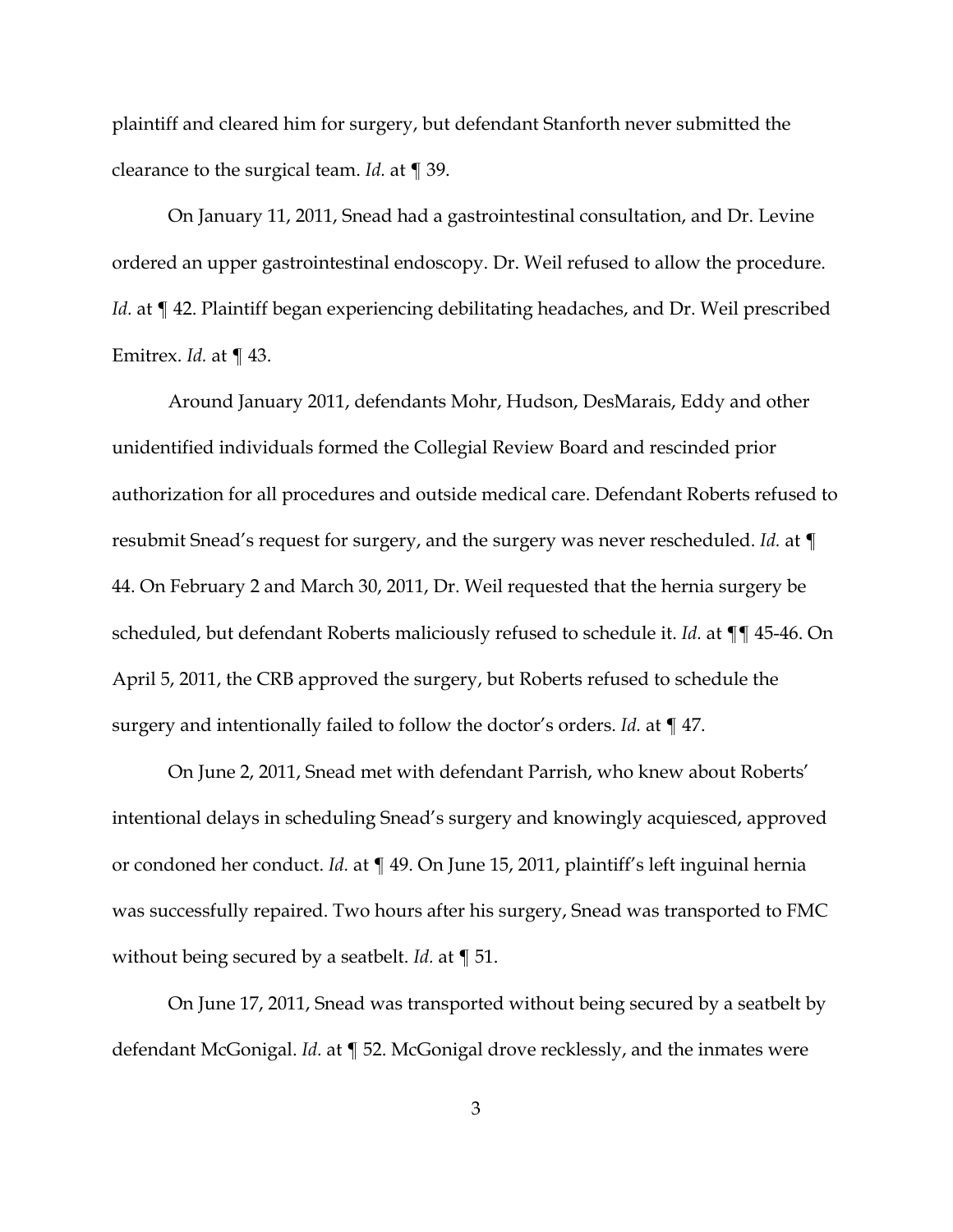jostled around. McGonigal was cut off by another van, and he had to heavily apply the brakes. Snead had to brace himself with his feet to avoid colliding into the metal cage. *Id.* at ¶ 53.

Upon his arrival at MaCI, Snead asked Nurse Frost if he saw fresh blood at the surgical site, and Frost stated that he did not. *Id.* at ¶ 54. On June 18, 2011, plaintiff experienced internal bleeding at the surgical site, pooling in his groin and down his leg. Plaintiff was told that this was normal and was sent back to his unit. *Id.* at ¶ 55. On June 20, 2011, Dr. Weil saw Snead and told him that the internal bleeding was normal. *Id.* at ¶ 56. On June 22, 2011, plaintiff was seen by Nurse Root. He had a protrusion the size of an orange at the surgical site and was in great distress. *Id.* at ¶ 57. Root telephoned Dr. Weil, who stated that the protrusion was normal and that he would see plaintiff within a week. The amended complaint alleges that Root knew that plaintiff was in need of immediate medical attention to prevent permanent injury and that he had authority to override the doctor's orders and send him out for medical care, but Root did not do so. *Id.* at ¶ 58.

On June 27, 2011, Snead was examined by Nurse Wolfe. Wolf notified Dr. Weil about the protrusion, but Dr. Weil said it was normal. *Id.* at ¶ 62. On June 30, Snead was seen by Dr. Weil who asked him if the protrusion had always been like this. Dr. Weil said that he could not drain the fluid without an ultrasound. Dr. Weil cancelled plaintiff's pre-approved follow up appointment with the surgeon and sent back to his unit without medical care. *Id.* at ¶ 64. Dr. Weil did not see Snead for his scheduled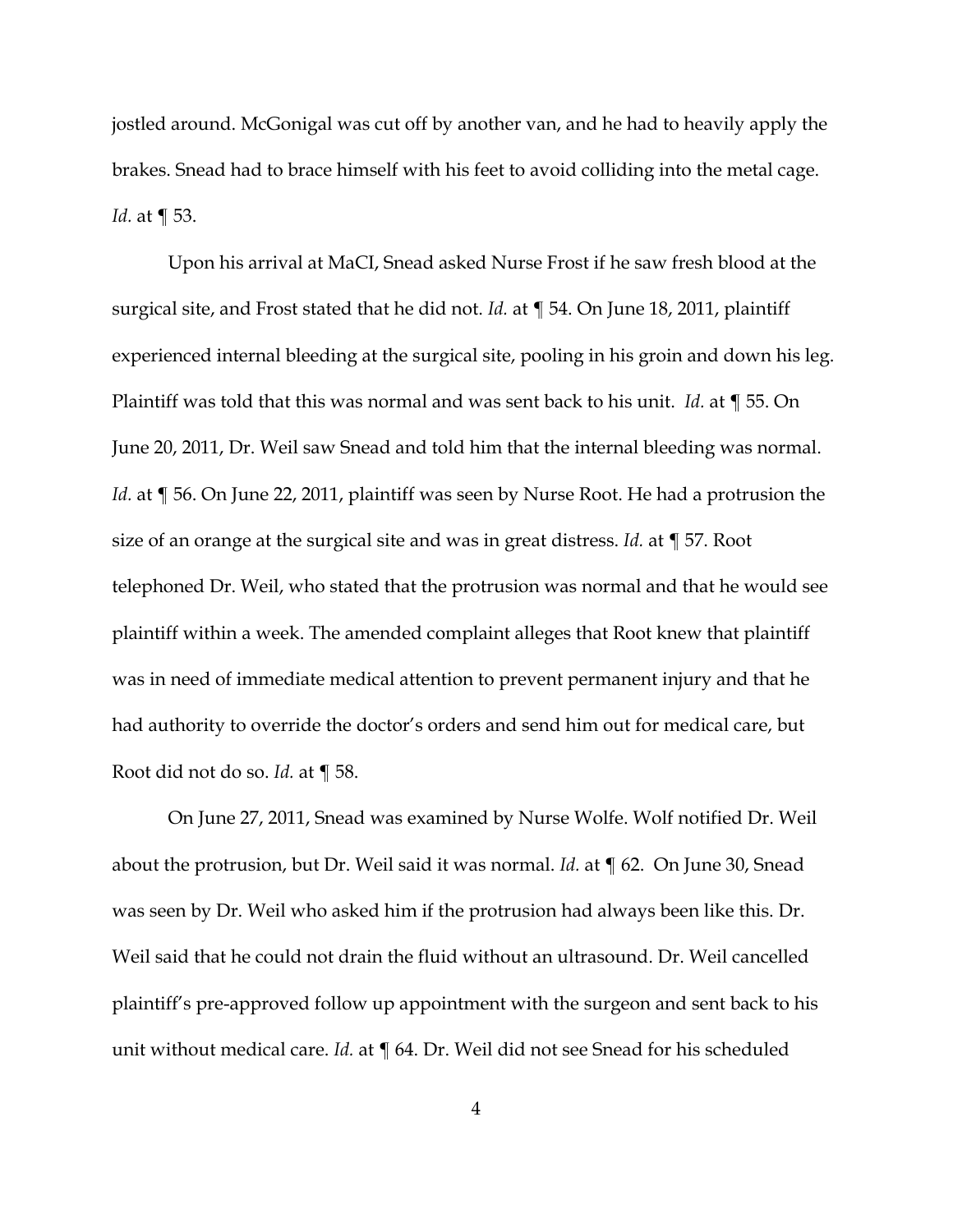appointments on July 5 or 7. He refused his request for pain medications. *Id.* at ¶¶ 65- 68. On July 13, 2011, plaintiff had an ultrasound. *Id.* at ¶ 69. On July 21, Dr, Weil prescribed aspirin to dissolve the blood clot and prescribed pain medication. *Id.* at ¶ 70.

On September 1, 2011, Nurse Stanforth said that his surgical site looked good and that she would do some online research regarding his problems and get back to him. *Id.* at ¶ 74. On November 9, 2011, Dr. Weil told plaintiff he would have to learn to live with the problems he had with the hernia surgical site. *Id.* at ¶ 77.

On August 24, 2011, Dr. Weil decided that Snead did not require an endoscopy as previously ordered. *Id.* at ¶ 75.

On September 20, 2011, Nurse Layne told Snead that he would not see the doctor until his condition became immediately life threatening. The amended complaint maintains that Layne intentionally and repeatedly prevented plaintiff from seeing a doctor. *Id.* at ¶ 76.

Between December 2011 and April 2012, plaintiff met with the podiatrist 4-5 times and attempted to acquire the shoes necessary for the 1" difference between his left and right legs. The podiatrists stated that plaintiff's requests were denied by the CRB. *Id.* at ¶ 79.

On January 18, 2012, Dr. Weil discontinued plaintiff's medication because he did not believe that Snead had stomach problems. *Id.* at ¶ 82. On February 22, 2012, Dr. Yost requested that plaintiff undergo surgical consultation for the hernia site, but the request

5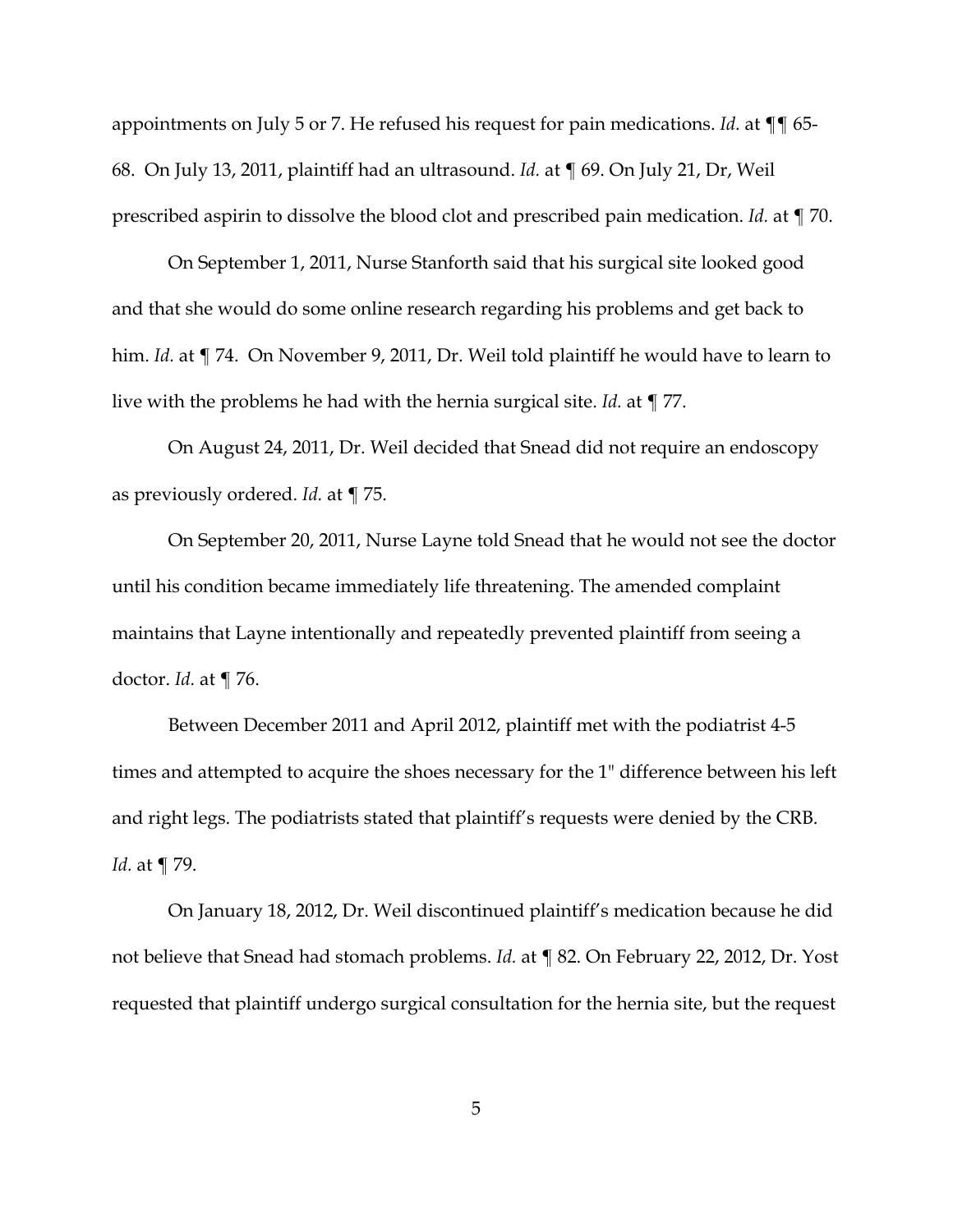was denied due to expense. *Id.* at ¶ 83. On March 13, 2012, Dr. Yost requested an endoscopy and prescribed plaintiff medication for his stomach problems.

On March 12, 2012, Snead had an endoscopy. *Id.* at ¶ 85. On June 12, 2012, Dr. Stephens examined plaintiff and told him that further surgery was denied and all she could do was prescribe pain medications. *Id.* at ¶ 88. On August 9, 2012, Snead was told by Dr. Cataldi that he was no longer permitted to write prescriptions for chronic use pain medication and discontinued his Neurontin. *Id.* at ¶ 90. On October 4, 2012, Nurse Layne denied Snead access to medical care by failing to schedule appointments for him with the doctor and dietician in retaliation for grievances that he filed. *Id.* at ¶ 89.

The amended complaint also alleges that Dr. Eddy and Dr. Krisher, under the orders of Mohr, Hudson, and DesMarais, denied testing due to costs. *Id.* at ¶ 91. Defendants have refused to prescribe Flexaryl. *Id.* at ¶ 94.

On round trips to FMC, plaintiff was in handcuffs and shackles for approximately nine hours. The handcuffs and shackles cut into his skin and bruised him. Even when he was inside a secure facility, he was in excessive restraints. *Id.* at ¶ 97. Snead was never belted on any medical trip. *Id.* at ¶ 98.

The amended complaint alleges that defendant Stanley violated plaintiff's First Amendment rights. On March 3, 2010, Snead filed an informal complaint against Stanley. *Id.* at ¶ 104. On September 12, 2010, Snead spoke with his immediate supervisor and requested a lighter duty position, but he was required to continue working despite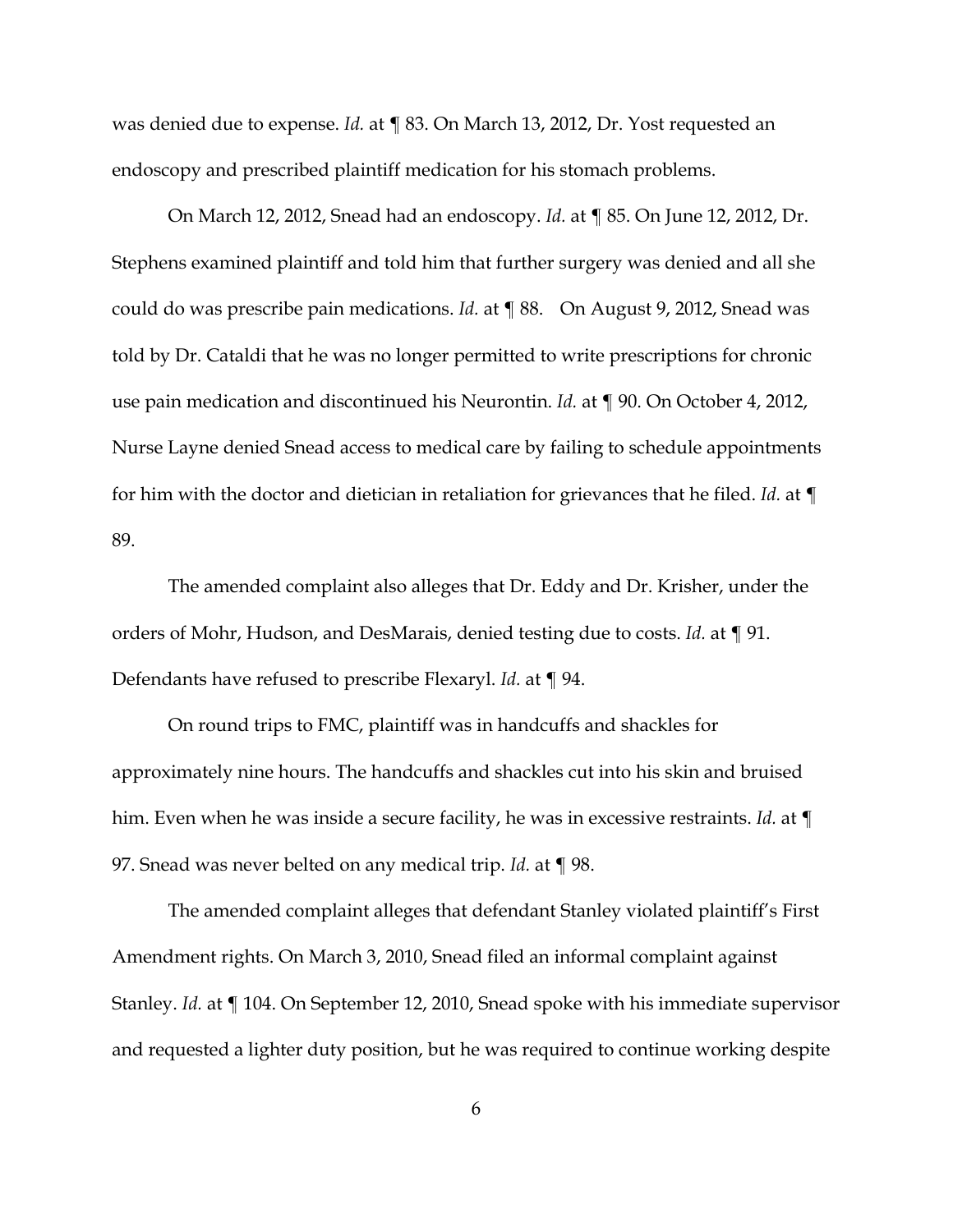his injuries. *Id.* at ¶ 106. On October 14, 2010, Snead was placed on medical work restrictions. *Id.* at ¶ 109. When his medical restrictions expired, Stanley ignored his health service request form. *Id.* at ¶ 111.

Plaintiff maintains that Dr. Weil's refusal to see him in retaliation for his filing a grievance. *Id.* at ¶¶ 115-16. Plaintiff also maintains that Nurse Layne prevented his access to the doctor in retaliation for his grievances. *Id.* at ¶¶ 120-21. Defendant Parrish acquiesced, approved and condoned Layne's actions. *Id.* at ¶ 122.

The CRB was implemented to deny, delay and limit medical care and to offer less effective medical care to prisoners. *Id.* at ¶ 132. At its inception, the CRB executed a blanket denial of all previously approved and pending surgeries, procedures, tests and medications, including plaintiff's surgery for the left inguinal hernia repair. The foremost objective for these decisions was cost savings. *Id.* at ¶ 133. Defendants Mohr, Hudson, DesMarais, Eddy and Kisher began a campaign to deny, delay, limit and offer less than effective medical care and treatment and influenced every decision of their subordinates. *Id.* at ¶ 134. These defendants also wrote new medical protocols and formularies to further deny and limit medical care in order to control the actions of their subordinates. *Id.* at ¶ 135. Defendants Stanforth, Mohr, Hudson, DesMarais, Eddy, Krisher, and Weil were active participants in the denial of medical care to plaintiff. *Id.* at ¶¶ 136-37. The restrictions have denied plaintiff access to an orthopedist, a gastroenterologist, a surgical podiatrist, and several medications. *Id.* at ¶ 138. Plaintiff maintains his need for prompt medical attention would have been obvious to a lay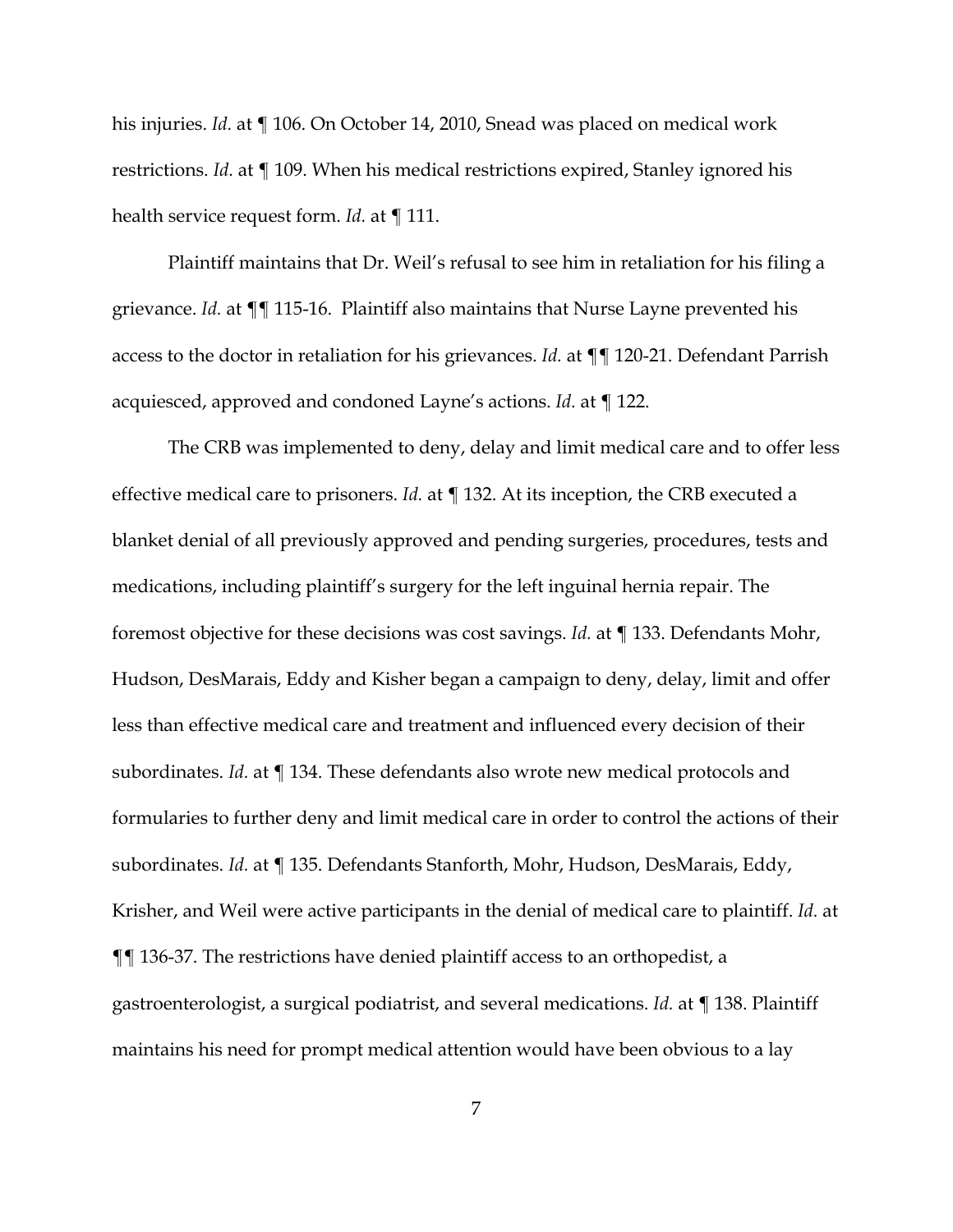person. *Id.* at ¶ 140. Defendant Parrish failed in her duty to protect plaintiff. *Id.* at ¶ 141. Defendant Roberts acted with a culpable state of mind when she refused to resubmit and schedule plaintiff's surgery. *Id.* at ¶ 143. Plaintiff's surgery was delayed more than nine months, and the complaint asserts that he would have had a better outcome had he had surgery immediately. *Id.* at ¶ 144. Defendant Dr. Weil instructed his subordinates to deny plaintiff medical care and pain medications and intentionally cancelled a preapproved follow-up visit with his surgeon. *Id.* at ¶ 145.

The complaint maintains that defendant Stanforth's actions and inactions in denying plaintiff medical care demonstrates that she implicitly authorized, condoned, approved, or knowingly acquiesced in the conduct forming the basis of the complaint. *Id.* at  $\P$  146. Defendant Stanforth failed to ensure that off-site appointments were scheduled and acted outside of the scope of her training. *Id.* at ¶¶ 147-48. Defendant Stanforth's action denied plaintiff pain medications when a lay person would have known he was in great pain. *Id.* at ¶ 149. Stanforth took these actions in retaliation for plaintiff filing numerous grievances. *Id.* at ¶ 150.

Defendants Layne and Root acted as gatekeepers with regarding to access to doctors and medical care. Layne and Root were required to perform physical assessments when they saw him and even a lay person would have known that plaintiff required medical attention. *Id.* at ¶¶ 151-52. Root had the discretion to provide Snead with needed outside medical care. Although Root knew something had to be done, he knowingly acquiesced in Snead being denied medical care for his hematoma. *Id.* at ¶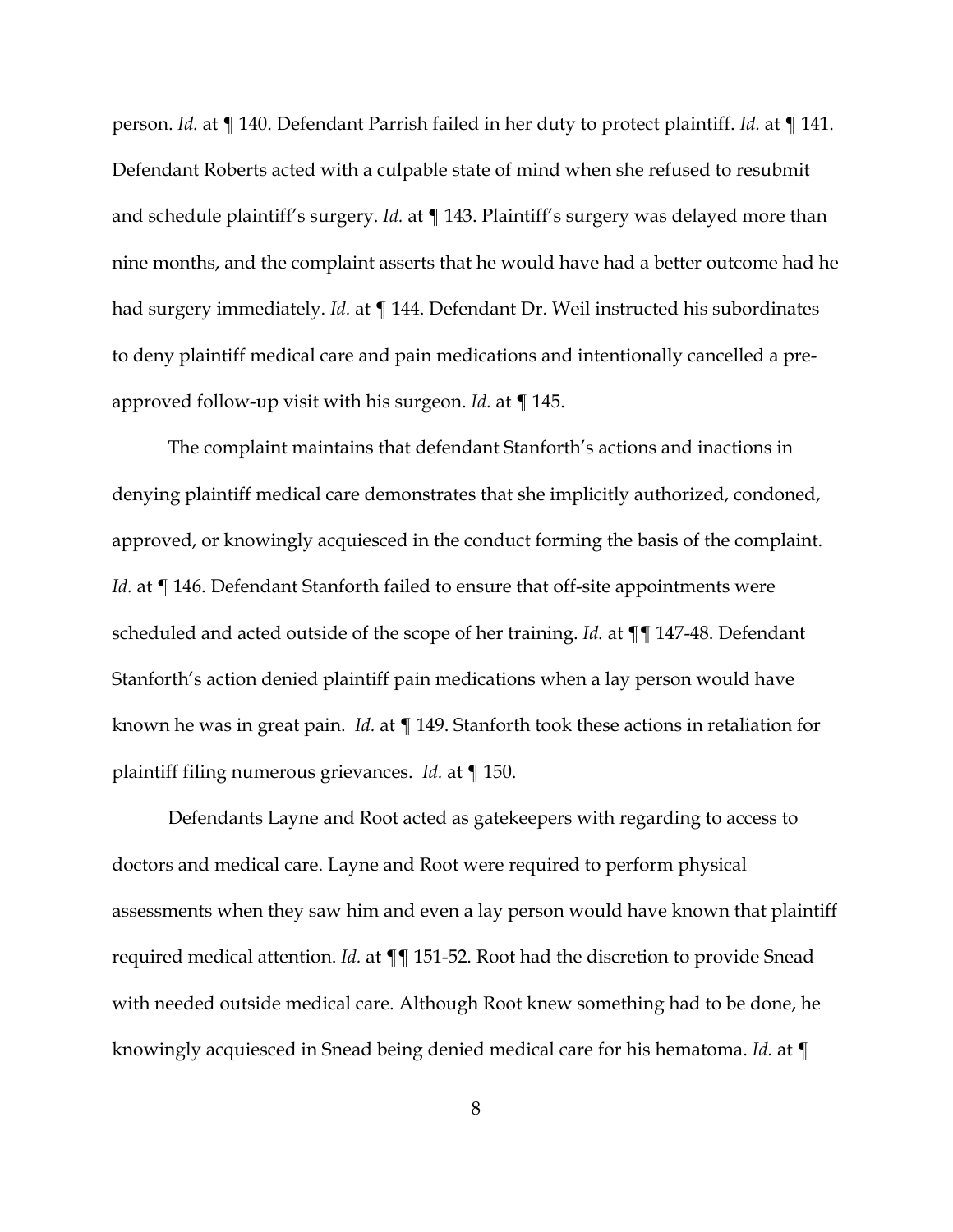152. Snead was treated as a nuisance by defendants Layne, Root, Weil and Stanforth. Plaintiff was told he would get more done if he was not so demanding. *Id.* at ¶ 153. The incompetence of Stanforth, Layne, Root and Weil led to multiple acts of negligence neglect which are evidence of deliberate indifference. *Id.* at ¶ 154.

On June 17, 2011, defendant McGonigal was in a reckless hurry when he failed to seat belt plaintiff and then drove recklessly and dangerously. *Id.* at ¶ 155.

The CRB has denied 50% of the requests for medical care, and this has led to 50% fewer requests being submitted. Only 25% of prisoners requesting care receive care. If an inmate is not in an immediately life threatening condition, then he will not receive outside medical care. *Id.* at ¶ 156.

### **II. Arguments of the Parties**

#### **A. Defendants**

Defendants argue that Snead's allegations against them in their official capacities for money damages must be dismissed because of immunity afforded by the Eleventh Amendment and a corresponding lack of subject matter jurisdiction. Claims for monetary damages against state officials in their official capacity are construed as if the plaintiff were suing the state itself. Defendants also argue that Snead's claims against them in their official capacity for injunctive relief should be dismissed for failure to state a claim upon which relief can be granted.

Defendants argue that plaintiff's claims against ODRC Director Gary C. Mohr fail because the original complaint does not allege any factual allegations showing that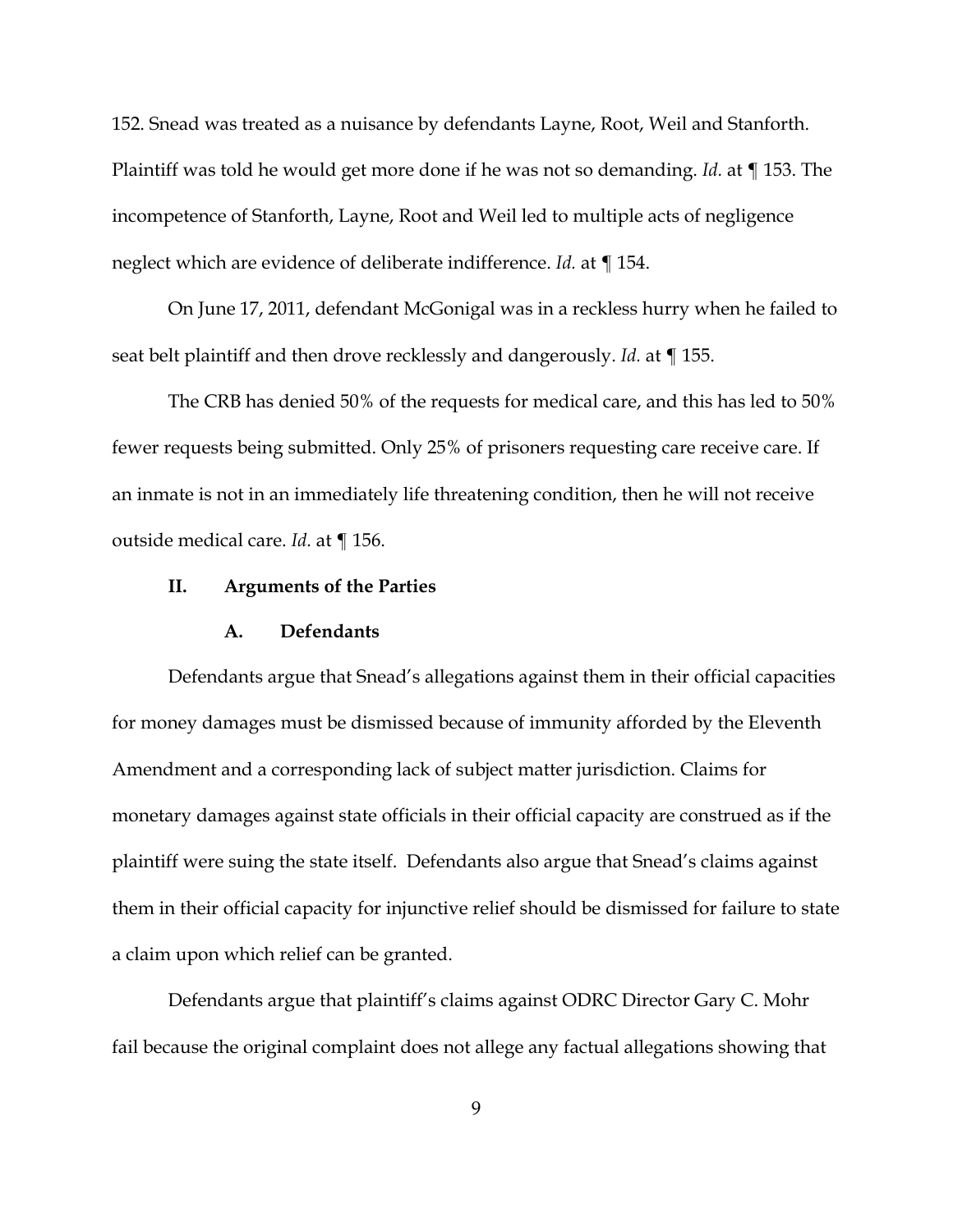Mohr was personally involved in the medical care and treatment provided to him or that he otherwise encouraged, acquiesced or approved of any facet of Snead's care or treatment. Snead argues that Mohr infringed his First Amendment rights for failing to replace key library personnel resulting in inadequate staffing and insufficient hours of operation. Mohr also implemented lower paying positions in the mail rooms, which have resulted in 5-12 day delays in delivering mail to inmates.

Defendants maintain that plaintiff is proceeding against Mohr under a theory of respondeat superior liability, which is not cognizable under 42 U.S.C. § 1983.

Defendants argue that plaintiff's assertion that the Collegial Review process is unconstitutional is without merit because prisoners do not have a constitutional right to limitless medical care.

Defendants argue that plaintiff's claims against Dr. John DesMarais and the Bureau of Medical Services Chief Stuart Hudson fail because there are no allegations asserting that either defendant was personally involved in the particular medical care and treatment that Snead received or made decisions to withhold such care and treatment.

The complaint alleges that defendant Health Care Administrator Karen Stanforth is not qualified for her position and that she plays an active role in the functioning of the CRB. The complaint asserts that she commonly overrules physicians' orders for specialists, surgeons and tests and indiscriminately imposes lengthy delays when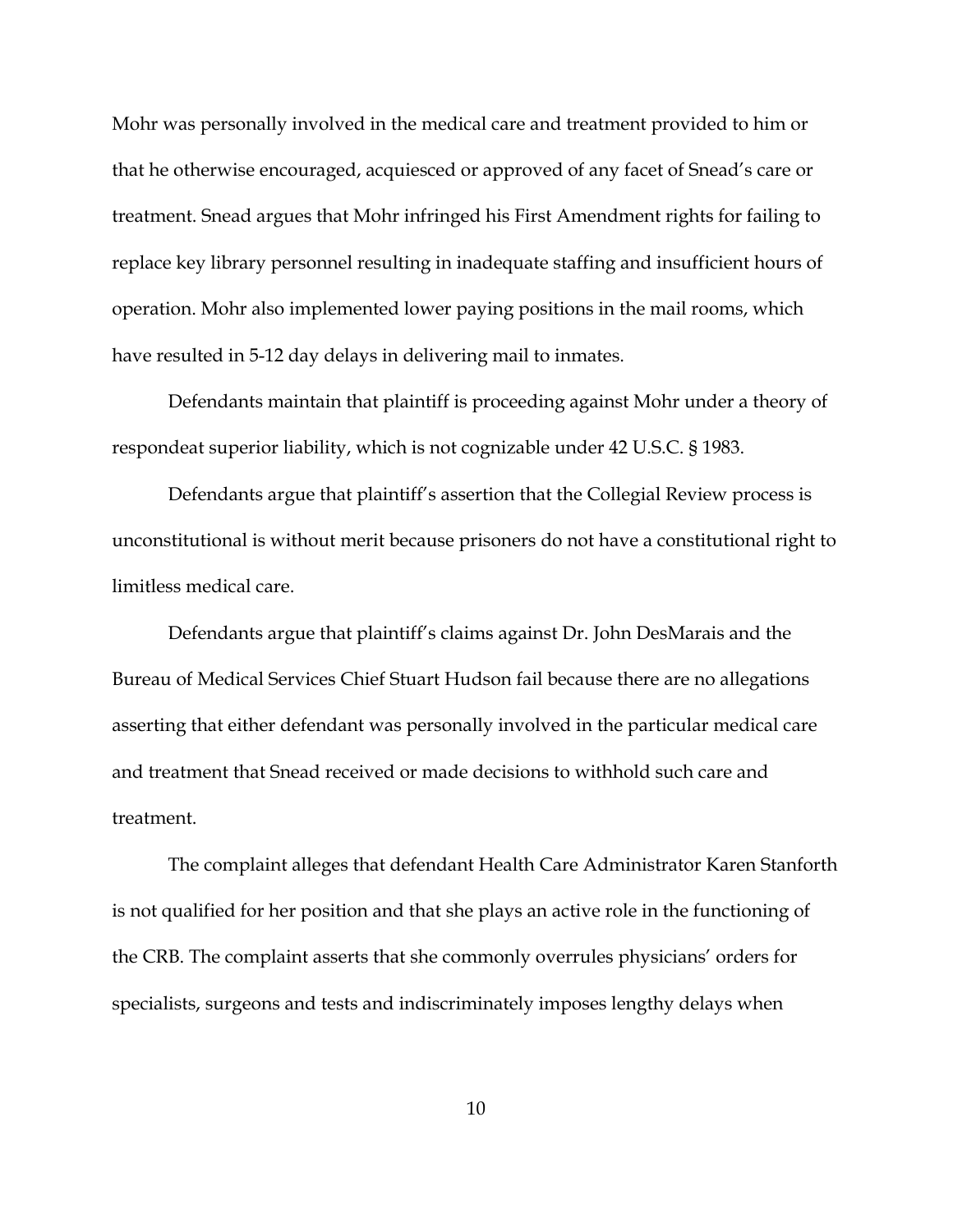approving appointments for follow-up care. Defendants argue, however, that none of these allegations are factually supported.

The only factual allegations against Stanforth are comments she allegedly made during an appointment when Snead's hernia repair surgical site was examined that she would do some online research about his reported problems. Plaintiff's claims against Stanforth concerning the implementation and operation of the Collegial Review process and efforts to reduce the costs of medical care also fail because they are based on a theory of respondeat superior.

Defendants argue that defendant Root is only mentioned in the context of a single visit in which she examined a protrusion at the sight of plaintiff's hernia surgical repair. Nurse Root contacted Dr. Weil and acted according to his orders. The amended complaint asserts that Root knew that Snead was in need of immediate medical attention to prevent permanent injury and that she had authority to override the Dr. Weil's orders and send Snead out for medical care.

On September 20, 2011, Snead was seen by Nurse Layne. The complaint alleges that she told plaintiff that he would not see a doctor unless his condition became lifethreatening. The amended complaint alleges that Layne repeatedly and intentionally prevented Snead from seeing a doctor. Defendants argue, however, that plaintiff does not support his assertion with any factual allegations or identify any injuries he incurred as a result of not being sent out for medical care.

11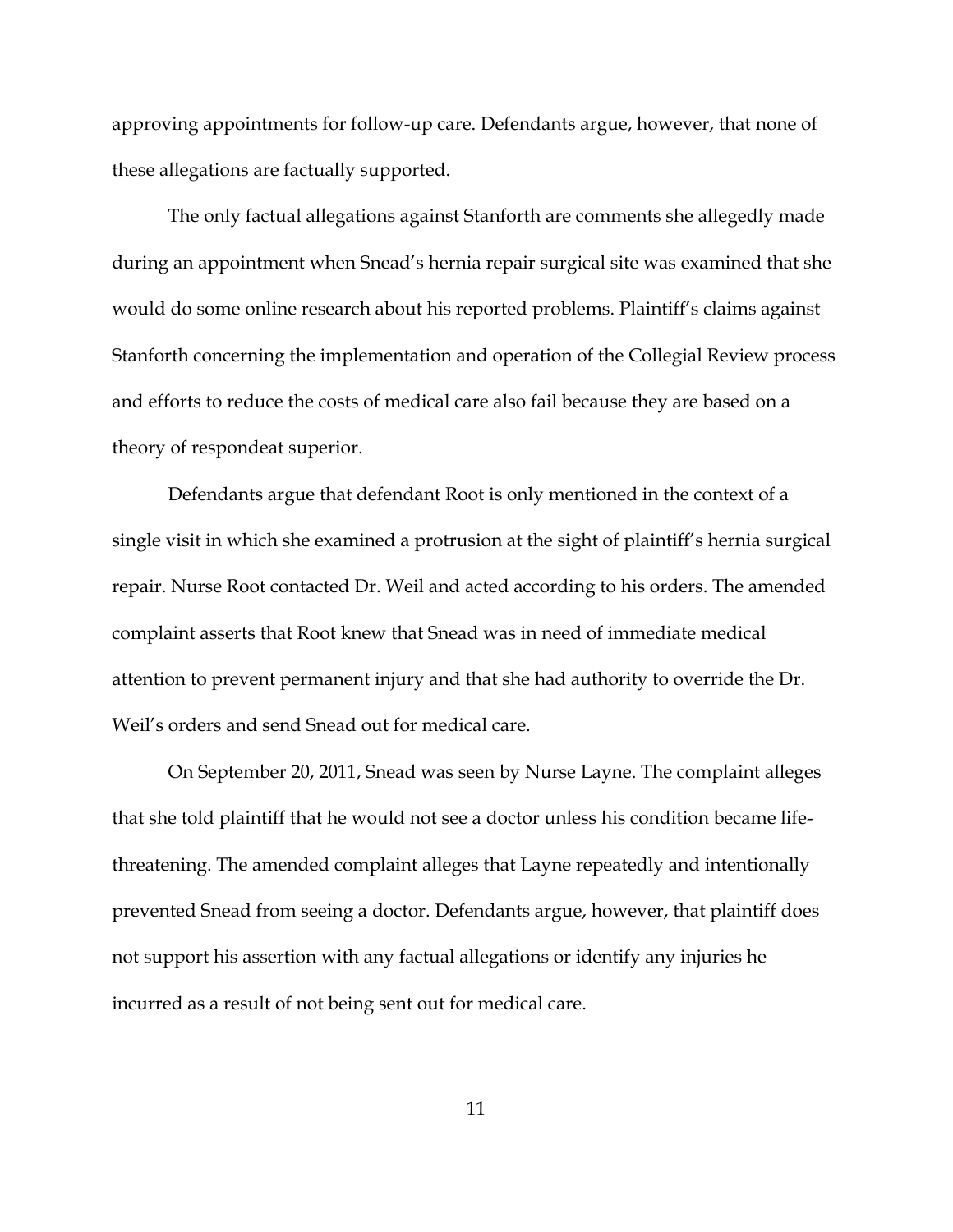The complaint alleges that Inspector Parrish failed to provide meaningful review of prisoner complaints and that she was an active participant in denying him medical care in retaliation for his grievances.

Defendants argue that plaintiff's claims against Corrections Officer McGonigal fail because his allegations that he failed to notice another van and was forced to decelerate rapidly does not show deliberate indifference to Snead's safety.

#### **B. Plaintiff**

Plaintiff argues that he is not alleging that he should be entitled to limitless free medical care or that his complaints regarding lack of medical treatment are merely differences of opinion. Plaintiff maintains that he experiences constant pain and impaired function and is attempting to prevent further permanent injuries. Plaintiff argues that he should not be left suffering although defendants have stated he should learn to live with his pain.

Plaintiff maintains that he seeks no more medical care than the lowest level of care that is afforded law abiding citizens through Medicaid and Medicare. Plaintiff argues that the defendants he seeks to have reinstated were deliberately indifferent to his serious medical needs. To so drastically change plaintiff's access to specialty care when such care is recommended by his treating doctors shows an awareness of the risk of harm to plaintiff.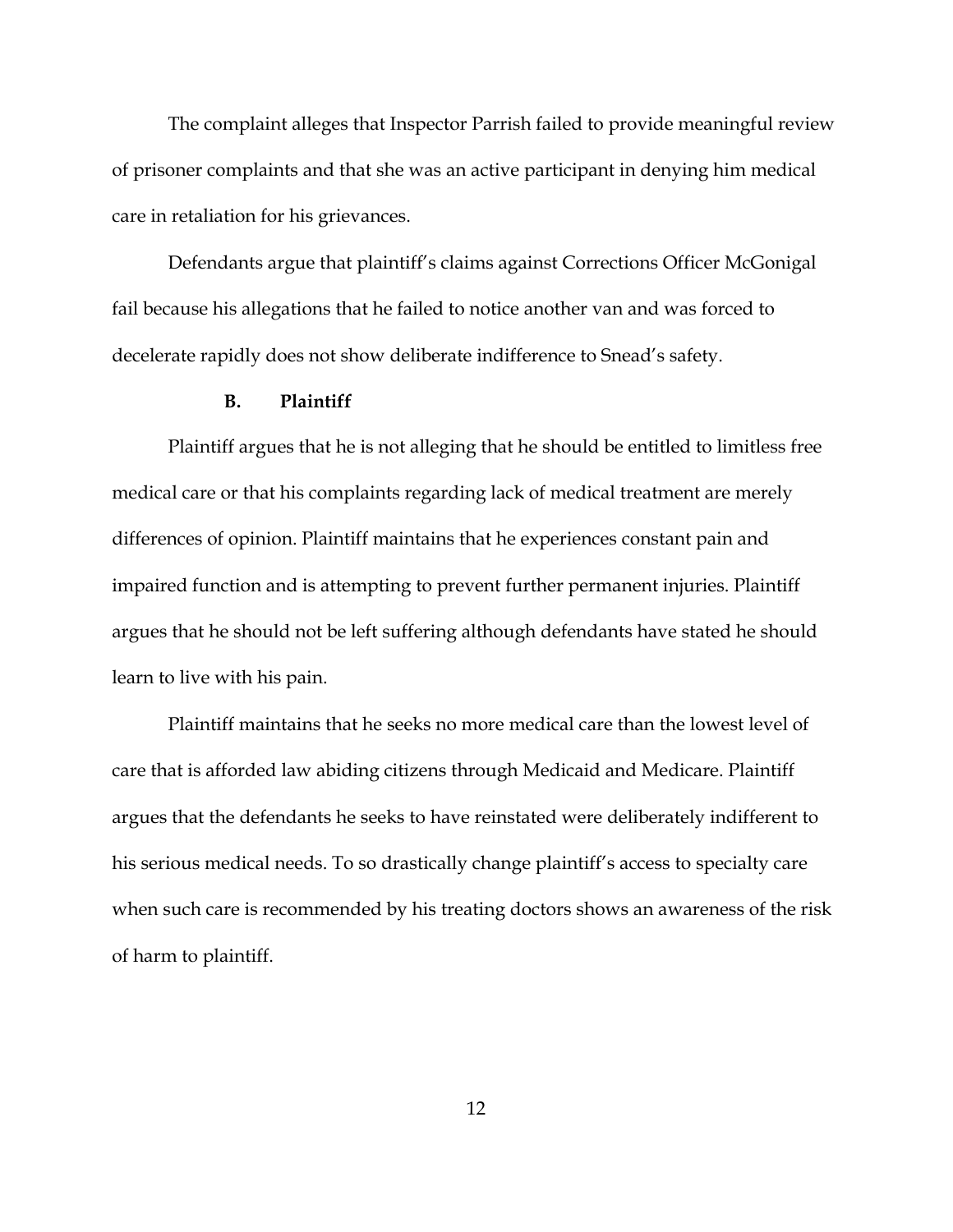Plaintiff argues that his claims are not barred by the Eleventh Amendment. He only seeks injunctive and declaratory relief from defendants in their official capacities and compensatory, nominal and punitive awards in their individual capacities.

Plaintiff acknowledges that neglect is not typically sufficient in a claim based on deliberate indifference to serious medical needs, he maintains where there is a consistent pattern of reckless or negligent conduct, deliberate indifference may be shown. He maintains that the multiple acts of negligence may be evidence of the magnitude of risks created by defendants' conduct and the knowledge of the risks by defendants. Acts that appear to be negligent in isolation, may constitute deliberate indifference if they are repeated as in his case. Plaintiff argues that he has not alleged that any defendants were liable on the basis of respondeat superior. Plaintiff maintains that Mohr, Hudson, DesMarais and Eddy conspired to change the level of health care plaintiff could receive with no other concern other than saving money. They exhibited deliberate indifference to plaintiff's serious medical needs and caused their subordinates to do the same. Plaintiff argues that the defendants were not permitted to refuse or delay medical care through the implementation of the CRB because of costs. Plaintiff argues that he has shown sufficient personal involvement on the part of these defendants because prison officials who are responsible for policies that resulted in the deprivation of medical care can be held liable.

Plaintiff also maintains that Stanforth is an active participant in the CRB and that her job was to ensure that the doctors' orders for outside medical care were followed in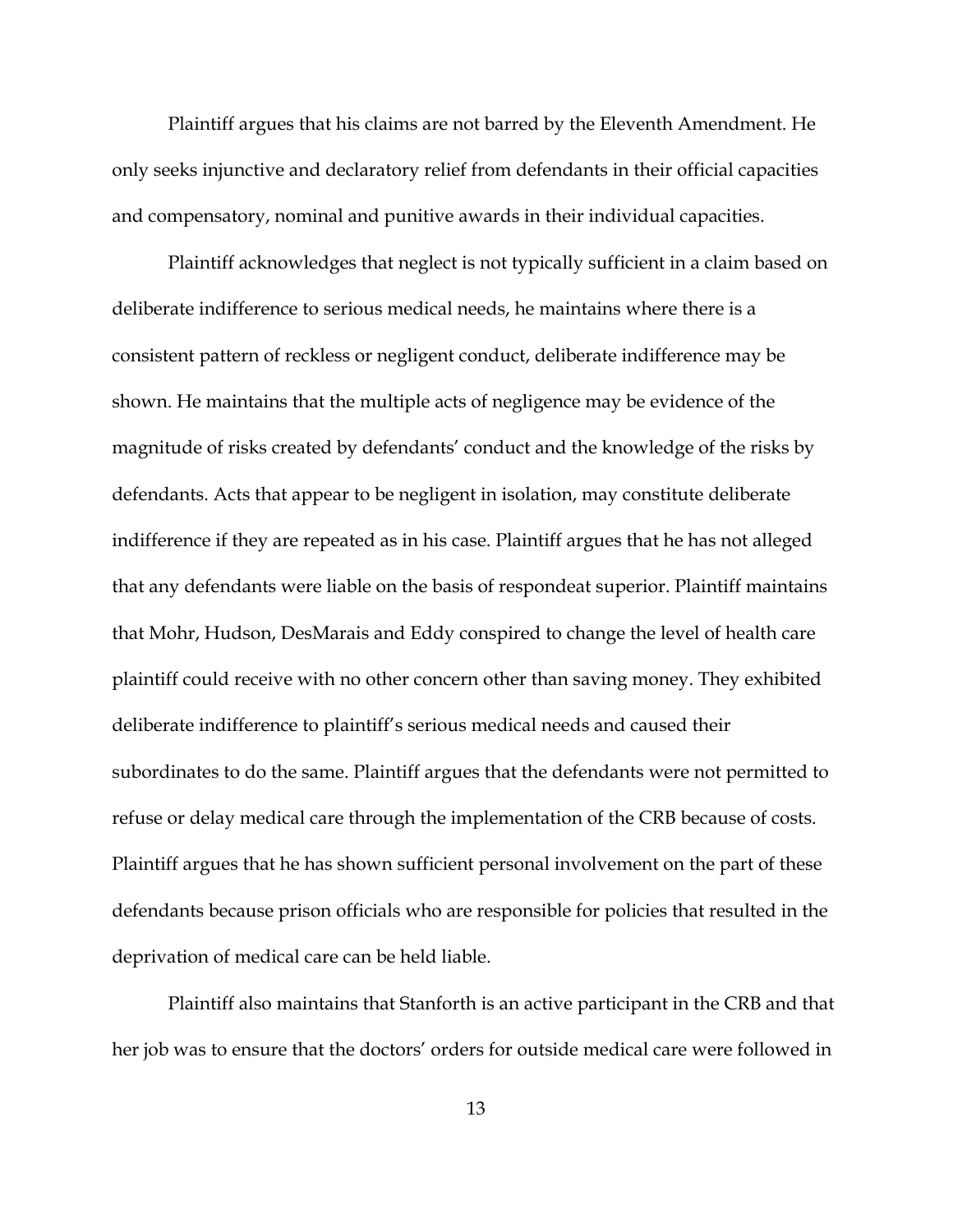a reasonably timely manner. Dr. Levine recommended that plaintiff have an endoscopy, but Stanforth took no action to ensure that it was scheduled. Snead waited nearly 10 months for surgery to correct the left inguinal hernia. Stanforth delayed scheduling plaintiff to see a doctor for pain medication although she knew he was in severe pain. Plaintiff maintains that it is improper for Stanforth, a registered nurse, to supervise medical doctors and demonstrates that the financial concerns outweigh sound medical judgment. Plaintiff contends that the complaint adequately alleges that Stanforth failed to follow doctors' recommendations, obstructed access to the doctor, failed to perform her administrative functions, failed to supervise Dr. Weil, failed to provide care due to cost, and interfered in the grievance process.

With respect to defendant Parrish, plaintiff maintains that she had more than an administrative role and that she directly denied plaintiff medical care. When Parrish saw plaintiff on June 2, 2011, a lay person would have recognized that plaintiff was in dire need of immediate medical care. Plaintiff contends that after Layne was dismissed by this Court, she denied plaintiff medical care on three more occasions. Both Layne and Root treated plaintiff as a nuisance rather than a patient. Layne denied plaintiff care because of her personal dislike of him rather than on sound medical judgment. Layne and Root serve as gate keepers for the doctors and were deliberately indifferent to his serious medical needs.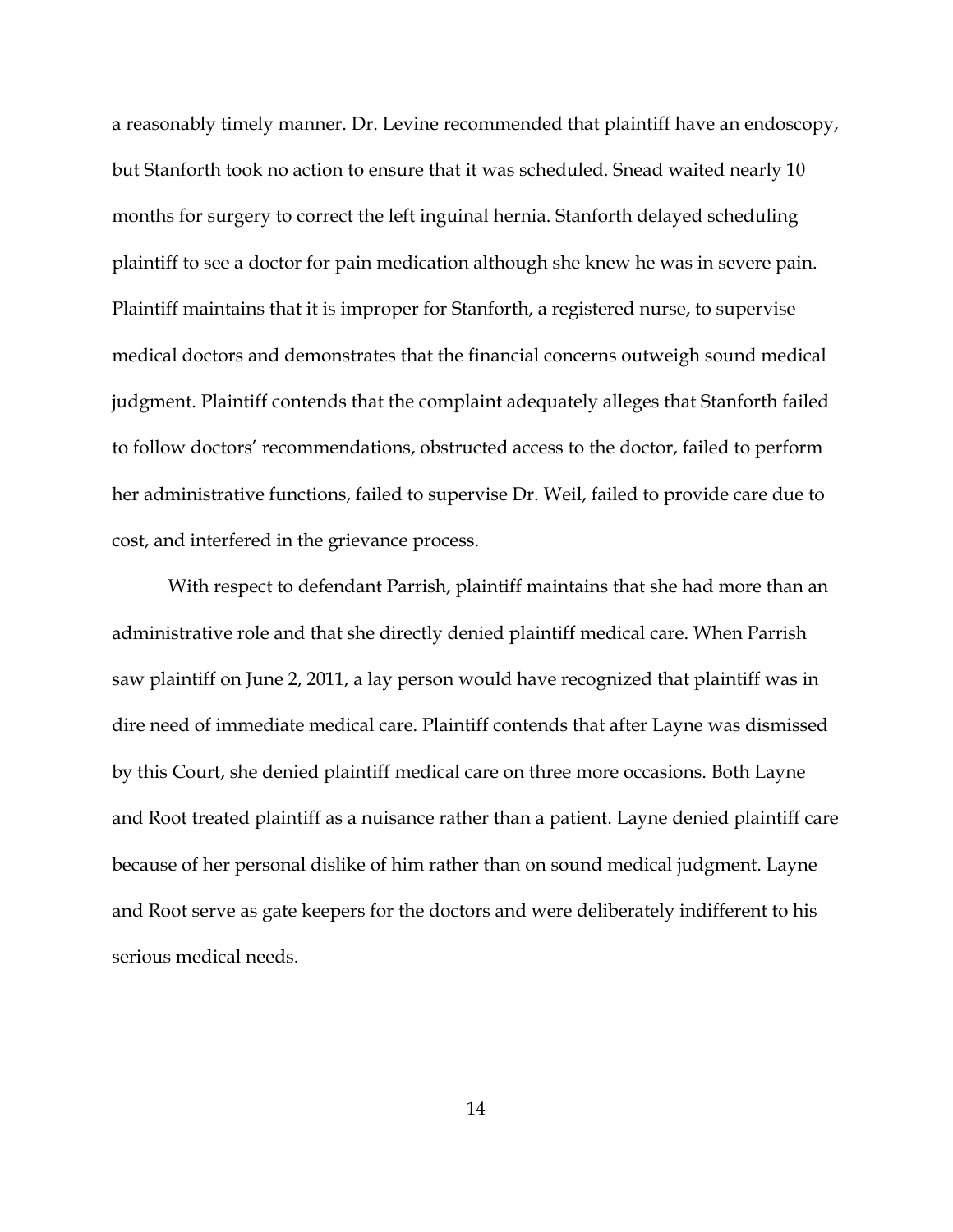Plaintiff acknowledges that he was seen in the medical department, but he maintains on many of those occasions he did not receive treatment. Plaintiff does not allege, however, that he was denied all care, but that he received inadequate care.

Plaintiff argues that he is not required to produce medical evidence at this stage of the proceedings, particularly because he has been denied access to testing. He maintains that his injuries cannot be considered minor maladies or non-obvious injuries that require verifying medical evidence. Nearly all of the defendants are health care professionals and should have recognized that plaintiff was in distress.

### **III. Motion for Judgment on the Pleadings**

In ruling on a motion for judgment on the pleadings, the Court accepts all well-pleaded material allegations of the complaint as true. *JPMorgan Chase Bank, N.A. v. Winget*, 510 F.3d 577, 581 (6th Cir.2007). The Court must then decide whether the moving party is entitled to judgment as a matter of law. *Id.* This is the same standard applied in deciding a motion to dismiss pursuant to Fed.R.Civ.P. 12(b)(6). *Id.*

When considering a motion to dismiss pursuant to Rule 12(b)(6) of the Federal Rules of Civil Procedure, a court must construe the complaint in the light most favorable to the plaintiff and accept all well-pleaded material allegations in the complaint as true. *See Erickson v. Pardus*, 127 S.Ct. 2197, 2200 (U.S. 2007) (citing *Bell v. Atlantic Corp. v. Twombly*, 127 S.Ct. 1955 (2007)); *Miller v. Currie*, 50 F.3d 373, 377 (6th Cir. 1995); *Roth Steel Prods. v. Sharon Steel Corp.*, 705 F.2d 134, 155 (6th Cir. 1982). Although the court must apply a liberal construction of the complaint in favor of the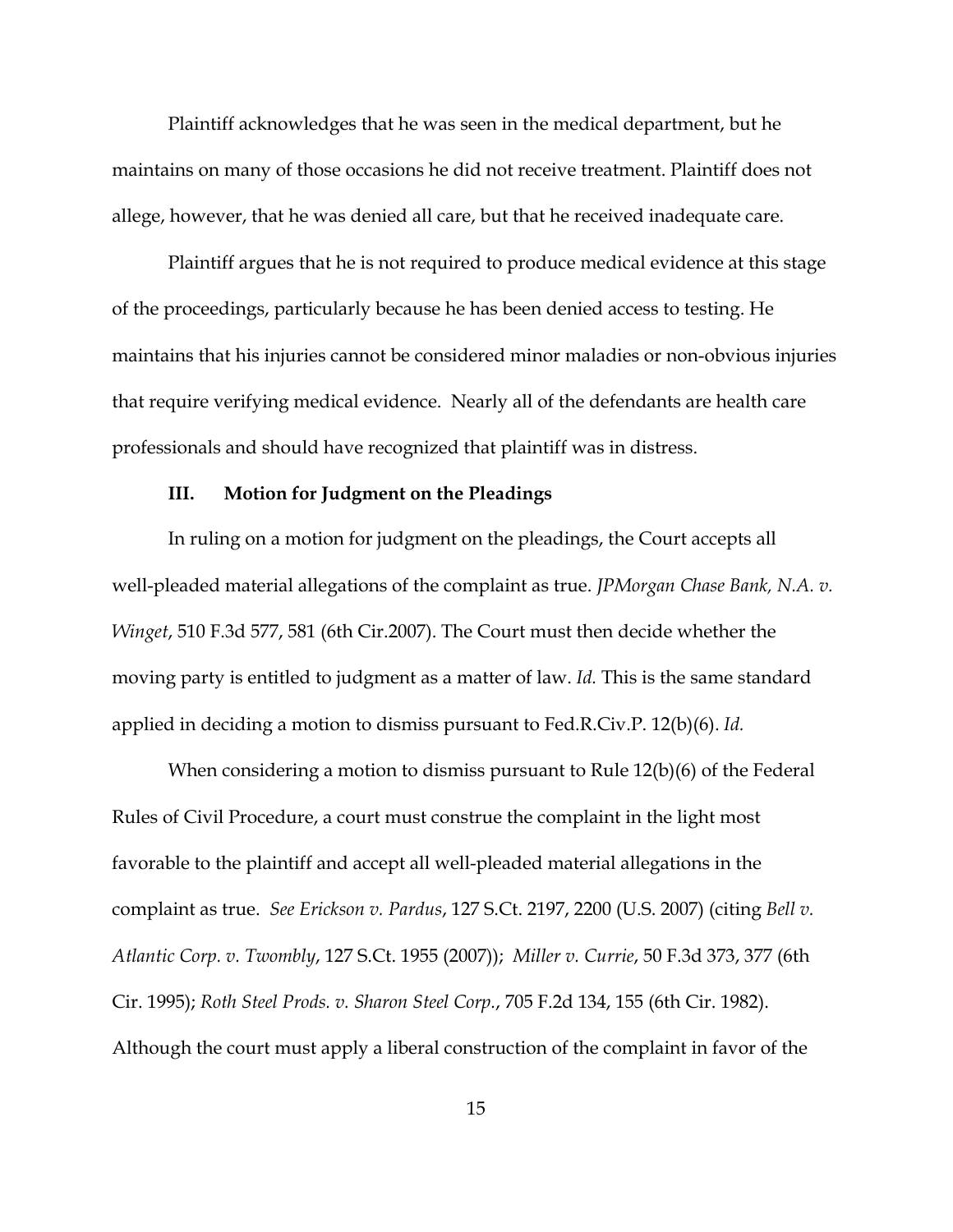party opposing the motion to dismiss, *see Davis H. Elliot Co. v. Caribbean Utilities Co.*, 513 F.2d 1176, 1182 (6th Cir. 1975), a court will not accept conclusions of law or unwarranted inferences of fact cast in the form of factual allegations, *see Mezibov v. Allen*, 411 F.3d 712, 716 (6th Cir. 2005); *Blackburn v. Fisk Univ.*, 443 F.2d 121, 123-124 (6th Cir. 1971). In reading a complaint, however, a court will indulge all reasonable inferences that might be drawn from the pleading. *See Fitzke v. Shappell*, 468 F.2d 1072, 1076 n.6 (6th Cir. 1972). Because the motion under Rule 12(b)(6) is directed solely to the complaint itself, *see Roth Steel Prods.*, 705 F.2d at 155; *Sims v. Mercy Hosp. of Monroe*, 451 F.2d 171, 173 (6th Cir. 1983), the court must focus on whether the claimant is entitled to offer evidence to support the claims, rather than whether the plaintiff will ultimately prevail, *see McDaniel v. Rhodes*, 512 F. Supp. 117, 120 (S.D. Ohio 1981). A federal court cannot consider extrinsic evidence in determining whether a complaint states a claim upon which relief can be granted. *See Roth Steel Prods.*, 705 F.2d at 155-56.

To survive a motion to dismiss under Rule 12(b)(6), the allegations in a complaint "must do more than create speculation or suspicion of a legally cognizable cause of action; they must show *entitlement* to relief." *Lambert v. Hartman*, 517 F.3d 433, 439 (6th Cir. 2008), quoting *League of United Latin Am. Citizens v. Bredesen*, 500 F.3d 523, 527 (6th Cir.2007) (emphasis in original). "Threadbare recitals of the elements of a cause of action, supported by mere conclusory statements, do not suffice. *Twombly*, 550 U.S. at 555.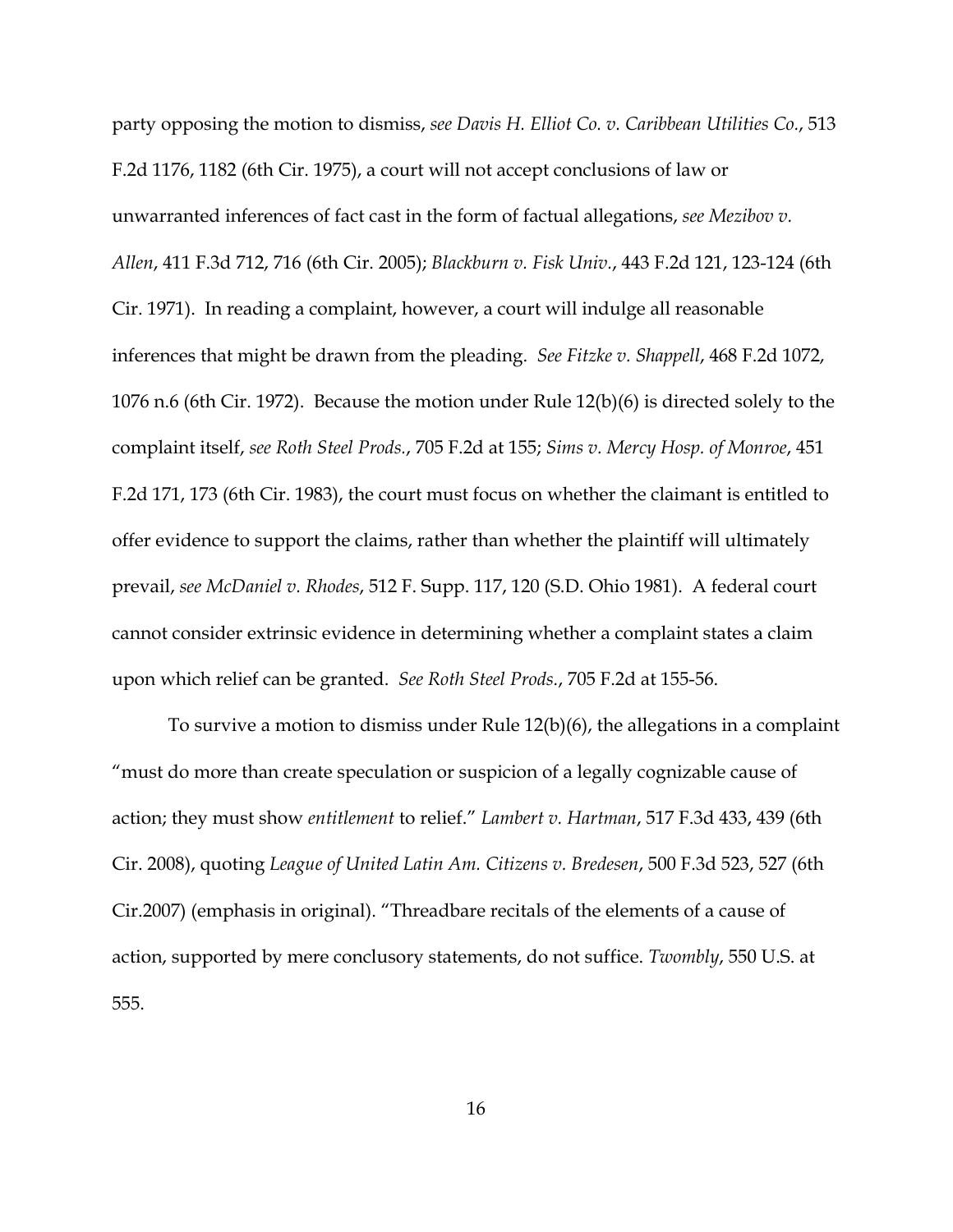#### **IV. Discussion**

Defendant McGonigal. Plaintiff fails to state a claim against McGonigal, the driver of the transport van, for failing to fasten Snead's belt. McGonigal was forced to brake suddenly, and plaintiff alleges that he was driving recklessly. These allegations do not amount to a violation of plaintiff's Eighth Amendment rights.

Formation of the CRB. Plaintiff maintains that medical treatment was either denied or delayed based on the Collegial Review Board ("CRB"). Plaintiff argues that defendants Mohr, DesMarais, Hudson, Eddy and Krisher are responsible for eliminating nasally inhaled steroids from the formularies in an effort to control medical costs. Plaintiff contends that the failure to provide the steroids has resulted in continual sinus infections that degrade his sinus structures. Plaintiff contends that the his left hip requires replacement and that further testing has been denied. Plaintiff also maintains that his pain medication contains a known allergen to him, which has resulted in damage to esophagus and lungs. Plaintiff also sought treatment following an injury to his knee, but he was refused treatment. Plaintiff further alleges that his left inguinal hernia remained uncorrected for months prior to undergoing surgery. Following surgery, a hematoma formed at the surgical site. The amended complaint asserts that plaintiff's requests for medical treatment were ignored despite the clear need for treatment.

The amended complaint asserts that in forming the CRB, defendants Mohr, Hudson, DesMarais, Eddy, Krisher and Stanforth violated plaintiff's Eighth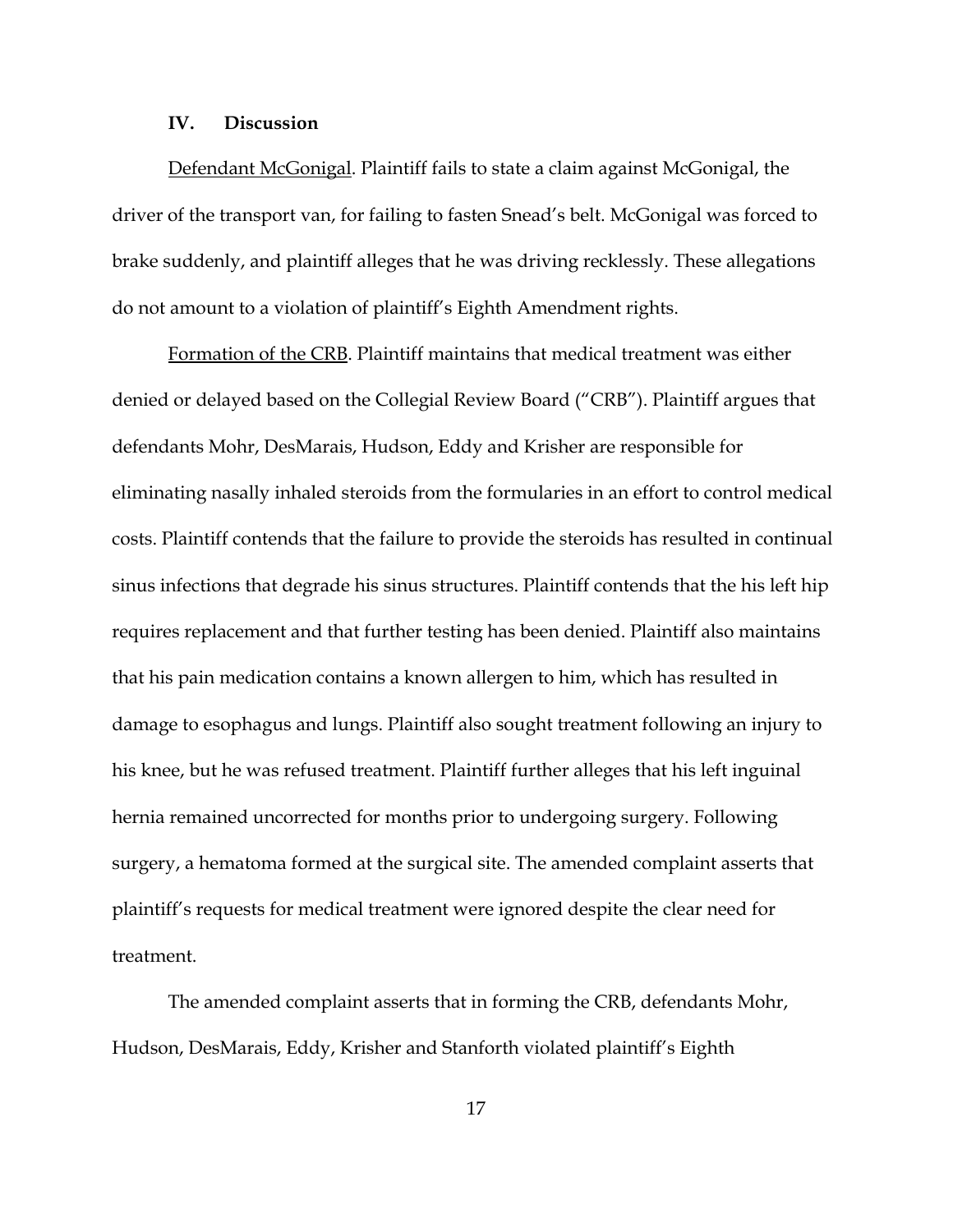Amendment rights. Plaintiff maintains that cost-cutting measures are responsible for

the alleged denial of his medical care. This argument was rejected by the Third Circuit

# in *Winslow v. Prison Health Services*:

[T]he naked assertion that Defendants considered cost. . . does not suffice to state a claim for deliberate indifference, as prisoners do not have a constitutional right to limitless medical care, free of cost constraints under which law-abiding citizens receive treatment. *See Reynolds v. Wagner*, 128 F.3d 166, 175 (3rd Cir. 1997) ("[T]he deliberate indifference standard of *Estelle* does not guarantee prisoners the right to be entirely free from the cost considerations that figure in the medical-care decisions made by most non-prisoners in our society."); *Johnson v. Doughty*, 433 F.3d 1001, 1013 (7th Cir. 2006) ("The cost of treatment alternatives is a factor in determining what constitutes adequate, minimum-level care, but medical personnel cannot simply resort to an easier course of treatment that they know is ineffective." (citations omitted)); *Caines v. Hendricks*, No. 05–1701, 2007 U.S. Dist. LEXIS 9453, 2007 WL 496876 at \*8 (D. N.J. Feb.9, 2007) ("[I]t is not a constitutional violation for prison authorities to consider the cost implications of various procedures, which inevitably may result in various tests or procedures being deferred unless absolutely necessary.").

*Winslow v. Prison Health Services*, 406 Fed. Appx. 671, 674–75 (3rd Cir.2011). *See also*

*Brightwell v. Lehman*, No. Civ.A. 03–205J, 2006 WL 931702, at \*8 (W.D.Pa. April 10, 2006).

("Resources are not infinite and reasonable allocation of those resources, taking into

account cost, does not amount to deliberate indifference even if a prisoner does not

receive the most costly treatments or his treatments of choice."); *Glatts v. Lockett*, No. 09-

29, WL 772917, at \*6 -7 (W.D. Pa.,Feb. 28, 2011)("[W]e find that such a policy of

providing economic incentive to keep costs under control . . . simply lacks the requisite

subjective component so as to state an Eighth Amendment claim of deliberate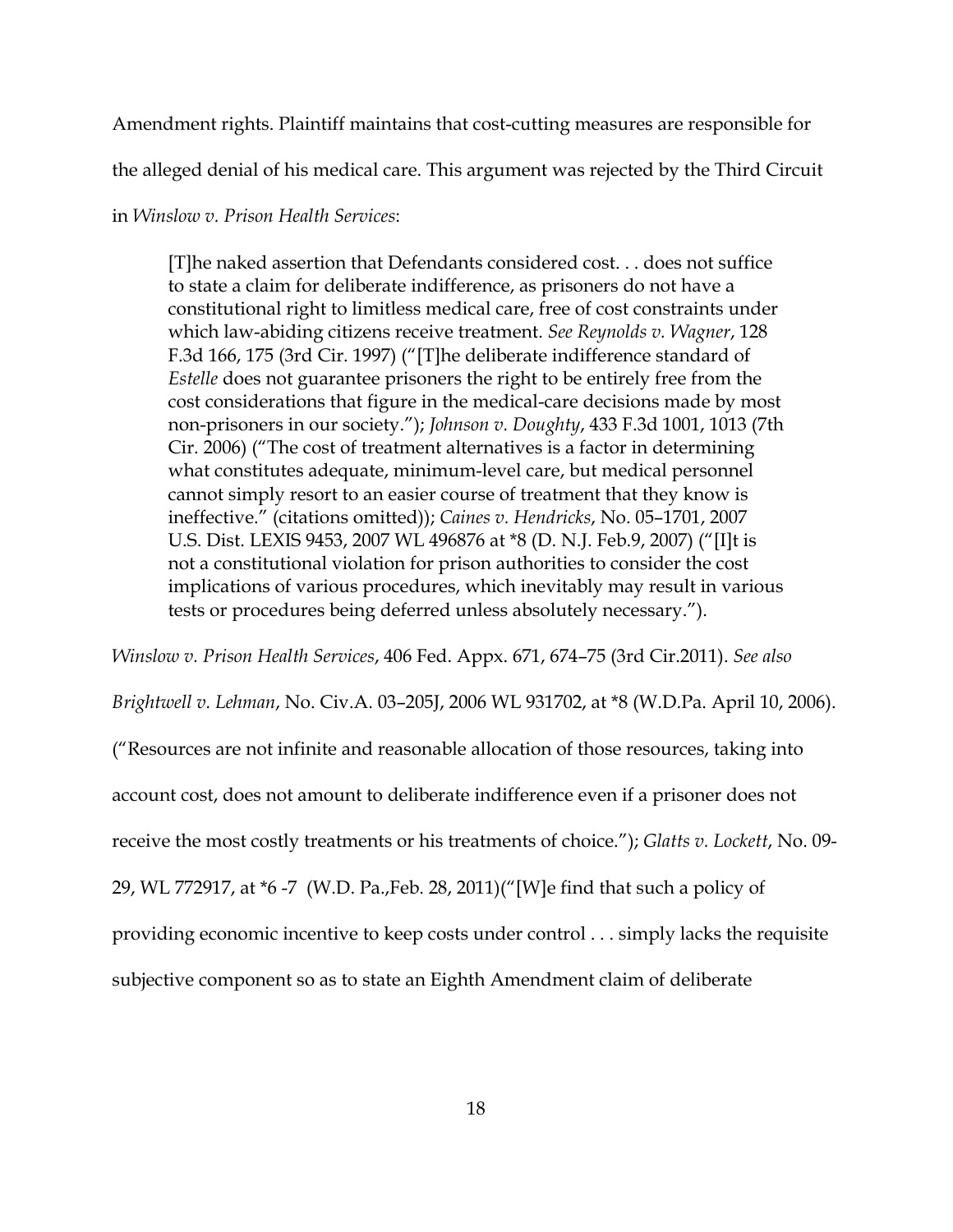indifference, especially given the fact that Plaintiff did receive his surgery, albeit, according to him, belatedly.").

Defendant Parrish. Plaintiff's claims against defendant Jondrea Parrish also fail as a matter of law. The complaint alleges that Parrish fails to provide meaningful review of prisoners' complaints. Plaintiff filed grievances with Parrish concerning modification of his work requirements and the adequacy of his medical care. Prison officials whose only roles "involve their denial of administrative grievances and their failure to remedy the alleged retaliatory behavior" cannot be liable under §1983. *Shehee v. Luttrell*, 199 F.3d 295, 300 (6th Cir. 1999); *see also Bellamy v. Bradley*, 729 F.2d 416, 421 (6th Cir. 1984); *Hays v. Jefferson County*, 668 F.2d 869, 874 (6th Cir. 1982). Plaintiff maintains that Parrish knowingly acquiesced, approved or condoned the conduct underlying his grievances, but such conclusory allegations are insufficient to state a plausible claim for relief.

Deliberate Indifference to a Serious Medical Need. The Eighth Amendment forbids prison officials from "unnecessarily and wantonly inflicting pain" on an inmate by acting with "deliberate indifference" toward the inmate's serious medical needs. *Estelle v. Gamble*, 429 U.S. 97, 104 (1976). To demonstrate an Eighth Amendment deprivation, a prisoner must show that a prison official acted with deliberate indifference to his serious medical needs. *Estelle*, 429 U.S. at 103-04. Prison officials are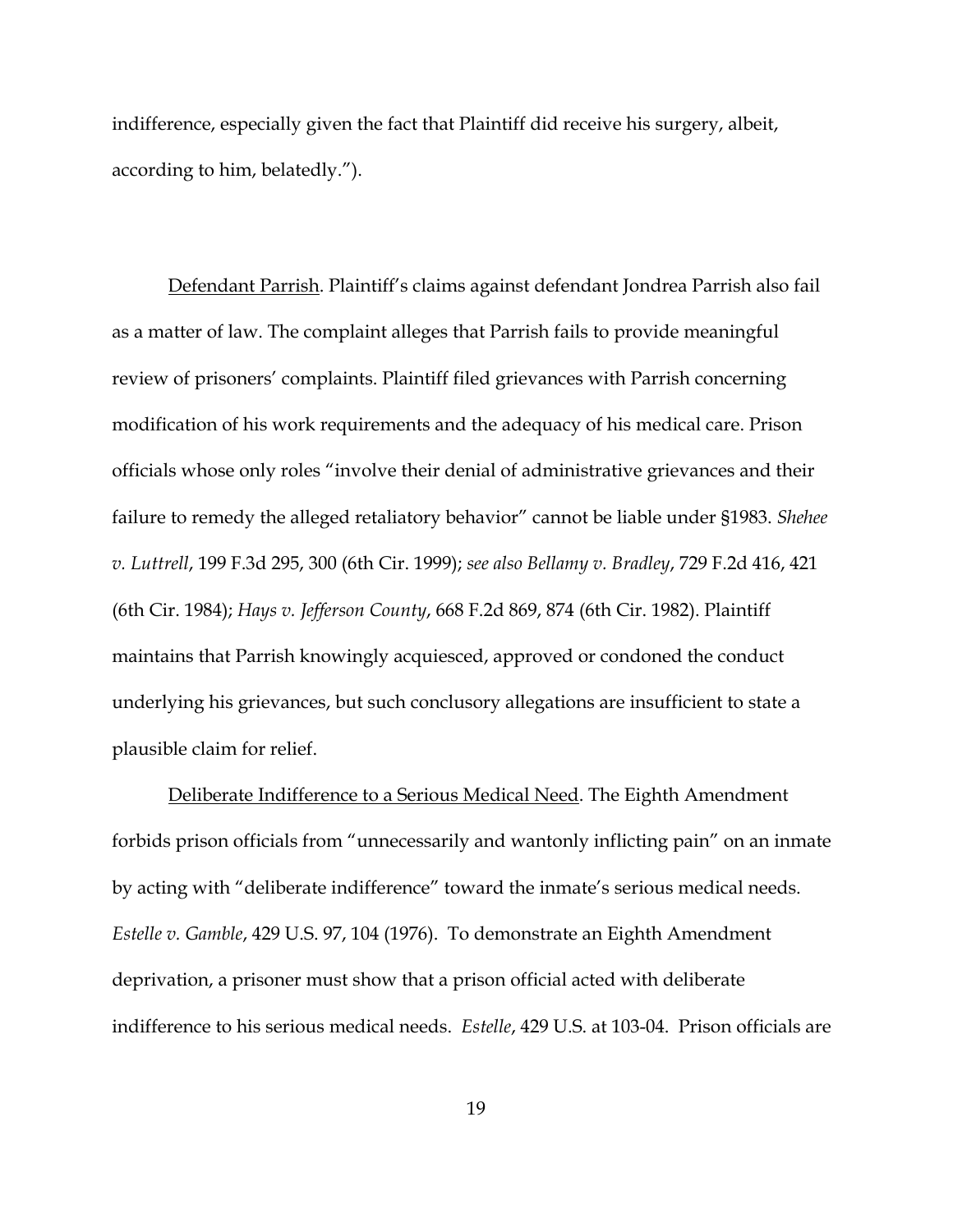liable only if they know of and disregard "an excessive risk to inmate health or safety; the official must both be aware of facts from which the inference could be drawn that a substantial risk of serious harm exists, and he must draw the inference." *Farmer v. Brennan*, 511 U.S. 825, 837 (1994). "An official's failure to alleviate a significant risk that he should have perceived but did not, while no cause for commendation, cannot under our cases be condemned as the infliction of punishment." *Id.* at 838. Mere negligence does not constitute deliberate indifference. *See, Estelle*, 429 U.S. at 106. Further, a prisoner does not state a claim merely by pleading that he disagrees with the diagnosis or treatment. *Estelle*, 429 U.S. at 107-08; *Westlake v. Lucas*, 537 F.2d 857, 860 n. 5 (6th Cir. 1976).

The Sixth Circuit requires verifying medical evidence to demonstrate the deleterious effect of the lack of treatment when only minor maladies or non-obvious complaints of a serious need for medical care were present. "[A]n inmate who complains that delay in medical treatment rose to a constitutional violation must place verifying medical evidence in the record to establish the detrimental effect of the delay in medical treatment to succeed." *Napier v. Madison County, Kentucky*, 238 F.3d 739, 742 (6th Cir. 2001)(quoting *Hill v. Dekalb Regional Youth Detention Center*, 40 F.3d 1176, 1188 (11th Cir. 1994). Verifying medical evidence provides the court with the best available evidence as to whether the alleged deprivation is sufficiently serious and whether the inmate was at substantial risk of harm. *Id.*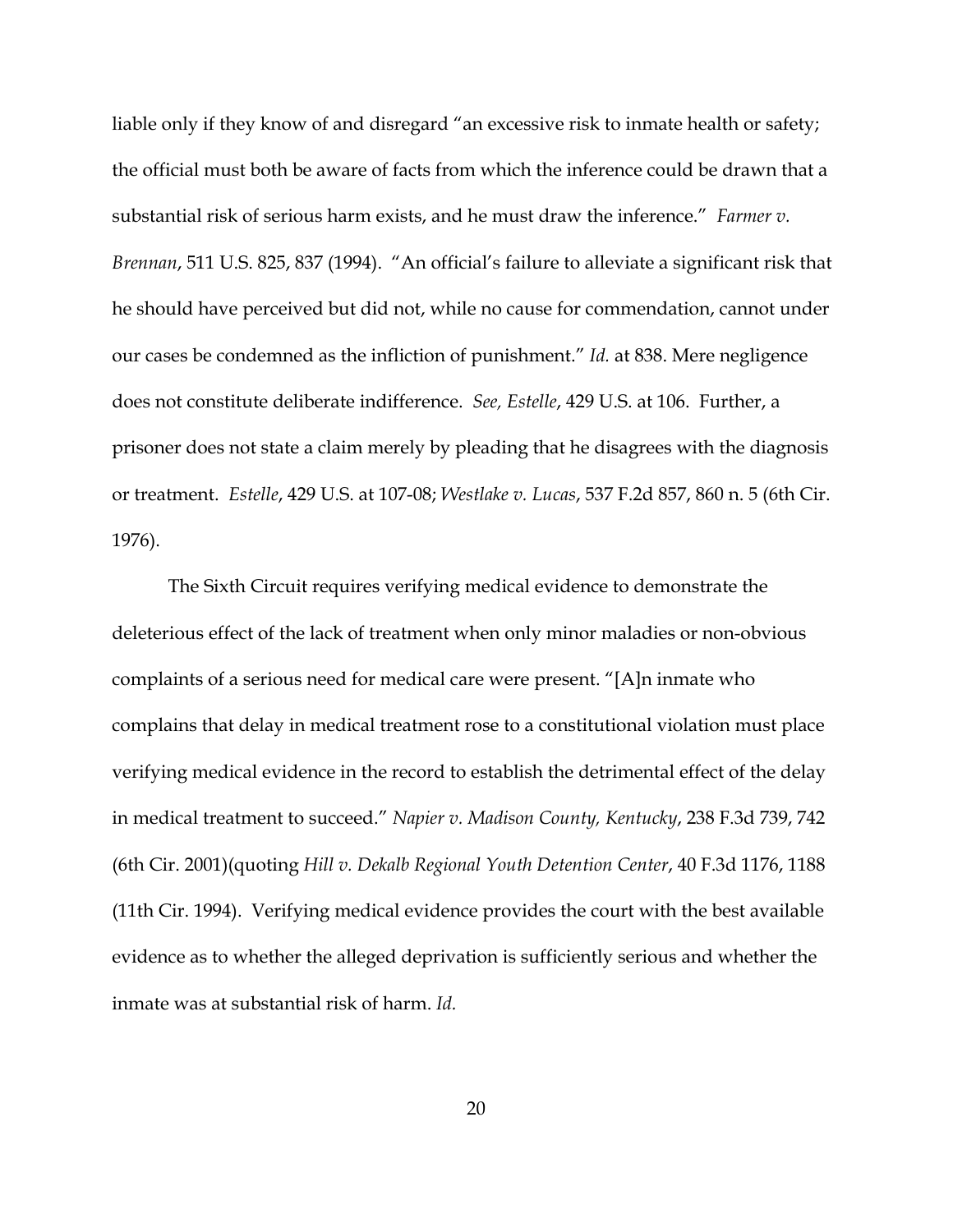Here, plaintiff fails to allege facts demonstrating that defendant Root was deliberately indifferent to his serious medical needs. Plaintiff refers to one incident involving Nurse Root. After examining plaintiff's protrusion, Nurse Root telephoned the doctor. Dr. Weil indicated that the protrusion was normal. After checking with the doctor about Snead's protrusion following surgery, Root stated that she had her orders from the doctor. Plaintiff maintains that Root had the authority to override the doctor's instruction. The amended complaint alleges that Nurse Layne told plaintiff that he would not see the doctor until his condition became immediately life threatening and that Layne intentionally and repeatedly prevented plaintiff from seeing a doctor.

Although plaintiff maintains that he required immediate medical attention, the allegations concerning Root and Layne fail to provide sufficient detail demonstrating that their actions rise to the level of deliberate indifference to a serious medical need. Other than allegations related to the CRB, the only allegation concerning Nurse Stanforth is that she informed plaintiff that his surgical site looked good and that she would perform some internet research. This allegation is insufficient to demonstrate that Stanforth was deliberately indifferent to plaintiff's serious medical needs.

### **V. Conclusion**

For the reasons stated above, the Magistrate Judge RECOMMENDS that defendants Mohr, DesMarais, Hudson, Stanforth, Parrish, Root, Layne and McGonigal's April 7, 2014 motion for judgment on the pleadings (doc. 101) be GRANTED.

21